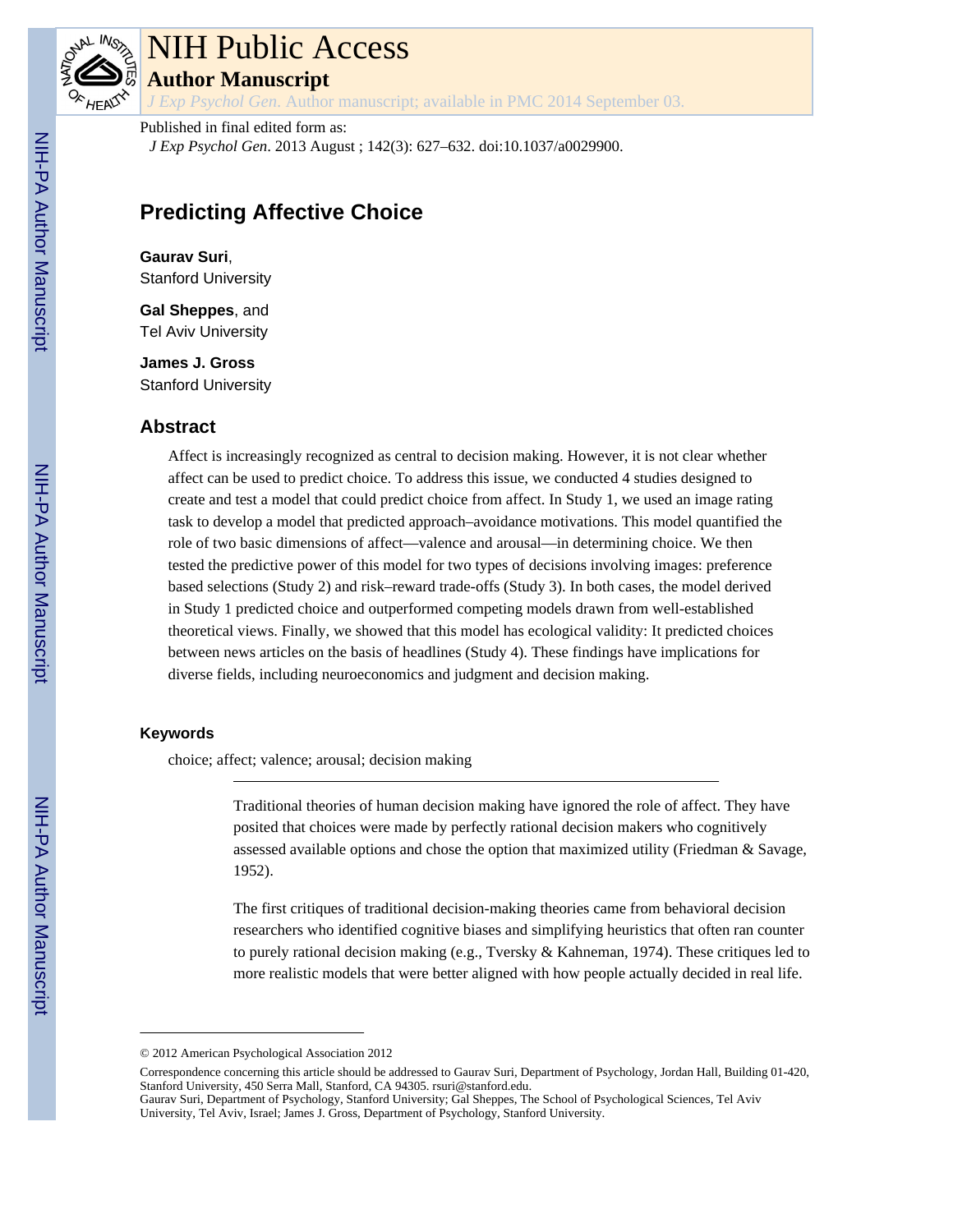Nevertheless, these theories adhered to earlier cognitive perspectives and generally continued to ignore the role of affect in decision making (Loewenstein & Lerner, 2003).

More recently, decision researchers have acknowledged that affect is crucially involved in decision making. This realization has arisen in part from demonstrations that patients with deficits in affective— but not cognitive—processing have impaired decision making (e.g., Bechara, 2004). Spurred by this and related evidence, affect decision theorists have proposed that affect is not only involved in decision making but is, in fact, the common currency used to assign value to all decision options (Peters, Västfjäll, Gärling, & Slovic, 2006). Decision makers are said to compare the affective state that is likely to occur if they pick a particular option with the affective states that would result from other available options (Loewenstein & Lerner, 2003).

According to this framework, a person deciding whether to go to a party at a friend's house or to a concert would compare the affect associated with going to the party with the affect associated with going to the concert. He or she would choose on the basis of the more favorable affective state. Such a process could occur even if the decision options involve considerations that are not purely affective. In such cases, decision makers are said to decompose complex thoughts into affective states (Mellers, 2000; Pfister & Böhm, 2008) that are then compared with each other. Hence many, if not all, decisions may be made via affective comparisons.

Thus, in a few short decades, affect has come from having no role in theories of decision making to potentially becoming an explaining mechanism underlying all decisions. However, a key gap remains in that no quantitative model explains how people compare two affective states and choose the one they prefer.

Our goal in this article is to create such a quantitative model. To create this model, we begin with two fundamental dimensions of affect: valence and arousal. The first, valence, represents the pleasantness or unpleasantness of the affect. The second, arousal, represents the degree of activation associated with the affect. These two dimensions capture most of the variance in self-reported mood ratings (Barrett & Russell, 1999; Osgood, Suci, & Tannenbaum, 1957; Russell, 1980). In addition, cross-cultural (Larsen & Diener, 1992), neurobiological (Posner et al., 2009), and developmental data (Russell & Bullock, 1985) demonstrate that—as Wundt (1912) postulated—valence and arousal are core components of affective states. Valence and arousal are often drawn as perpendicular dimensions to create an affective 2-space (see Figure 1).

There are two opposing views as to how valence and arousal might predict choice. The first view is that only valence matters. On this view, choice consists of picking the option that is associated with a more pleasant affect (i.e., the higher the valence, the more preferred the associated affect). This *valence-only* view is supported by several influential theoretical approaches (Bower, 1981, 1991; Elster, 1998; Isen, Shalker, Clark, & Karp, 1978). It is also supported by the mainstream approach–avoidance literature, which posits the "primacy of the valence dimension" (Lang, 1995, p. 374). Approach motivations are theorized to increase with increasing valence and avoidance motivations are theorized to increase with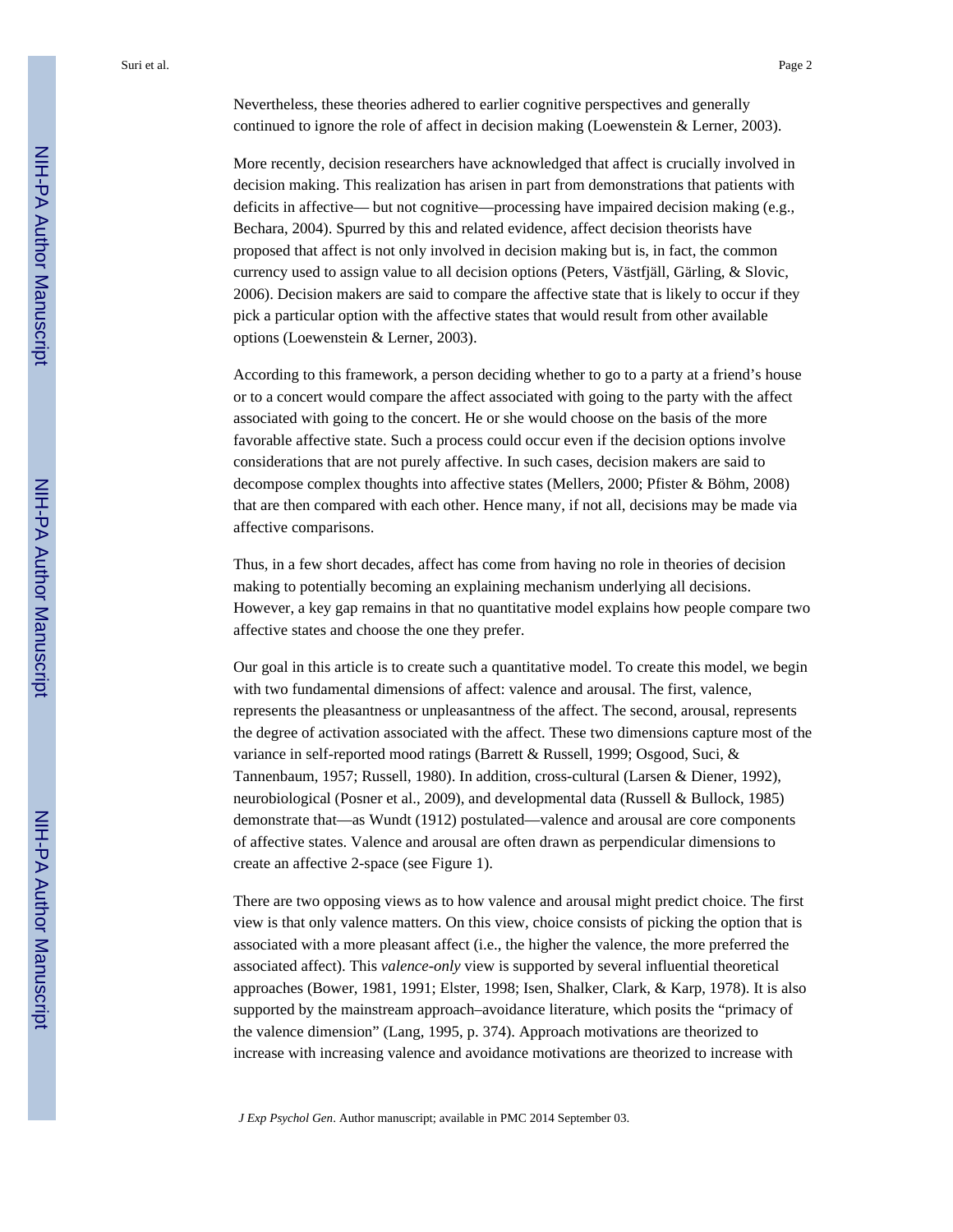decreasing valence (see Elliot & Covington, 2001, for a review). These motivations are thought to be the drivers of choice: Researchers (Tooby & Cosmides, 1990; Zajonc, 1998) have argued that approach–avoid motivations determine all subsequent responses.

The second view begins by rotating the valence and arousal dimensions by 45° (see Figure 1). The rotated dimensions, orthogonal to each other, are usually called positive affect or positive activation (PA) and negative affect or negative activation (NA; Watson & Tellegen, 1985). Some theorists suggest that increasing scores along the PA dimension represent an increasing approach motivation and increasing scores along the NA dimension represent an increasing avoid motivation (Watson, Wiese, Vaidya, & Tellegen, 1999). Because PA and NA bisect the valence-arousal axes, they receive equal contributions from valence and arousal; thus, according to this view (subsequently referred to as the *equal-weights* view), approach and avoidance motivations are a function of equal parts of valence and arousal.

Both the valence-only view and the equal-weights view provide the basis to construct models that predict choice on the basis of affect. For example, assume that one is trying to decide between Option 1 (vanilla ice cream) with valence  $v_1$  and arousal  $a_1$  and Option 2 (chocolate ice cream) with valence  $v_2$  and arousal  $a_2$ . The valence-only model would predict that Option 1 would be picked if  $v_1 > v_2$  and Option 2 would be picked if  $v_2 > v_1$ . The equal weights model would predict that Option 1 would be picked if  $a_1 + v_1 > a_2 + v_2$  and Option 2 would be picked if  $a_2 + v_2 > a_1 + v_1$ .

Thus, both the valence-only model and the equal-weights model seek to predict choice on the basis of linear combinations of valence and arousal. The valence-only model assigns 1 as a coefficient to valence and 0 as coefficient to arousal; the equal-weights model assigns equal coefficients to valence and arousal. Because neither of these models has been empirically tested, it is unknown whether it is possible to successfully model choice predict choice with accuracy significantly better than chance— using either of these models. Further, it is unknown whether there is a linear combination of valence and arousal that models choice across affective space better than any other linear combination, including those represented in the valence-only model and the equal-choice model.

In the four-study sequence presented below, we—for the first time— empirically demonstrate that it is possible to systematically model choice using two dimensions of affect, valence and arousal. Further, we found that arousal does indeed play a role in predicting choice (i.e., the valence-only model is not optimal) and, when sampling across all of affective space, its relative contribution in predicting choice is less than that of valence (i.e., the equal-weights model is not optimal).

In Study 1, we asked participants to rate a set of affective images on valence and arousal. We regressed these ratings with self-reported wanting and identified a linear combination of valence and arousal that best fit predictions of wanting ratings. In two subsequent studies, we tested whether this *best-fit model* would outpredict the valence-only model and the equal-weights model in the domain of behavioral decisions involving affective images. Specifically, in Study 2, we examined choices that involve preference behavioral decisions between two images, and, in Study 3, we examined choices involving risk–reward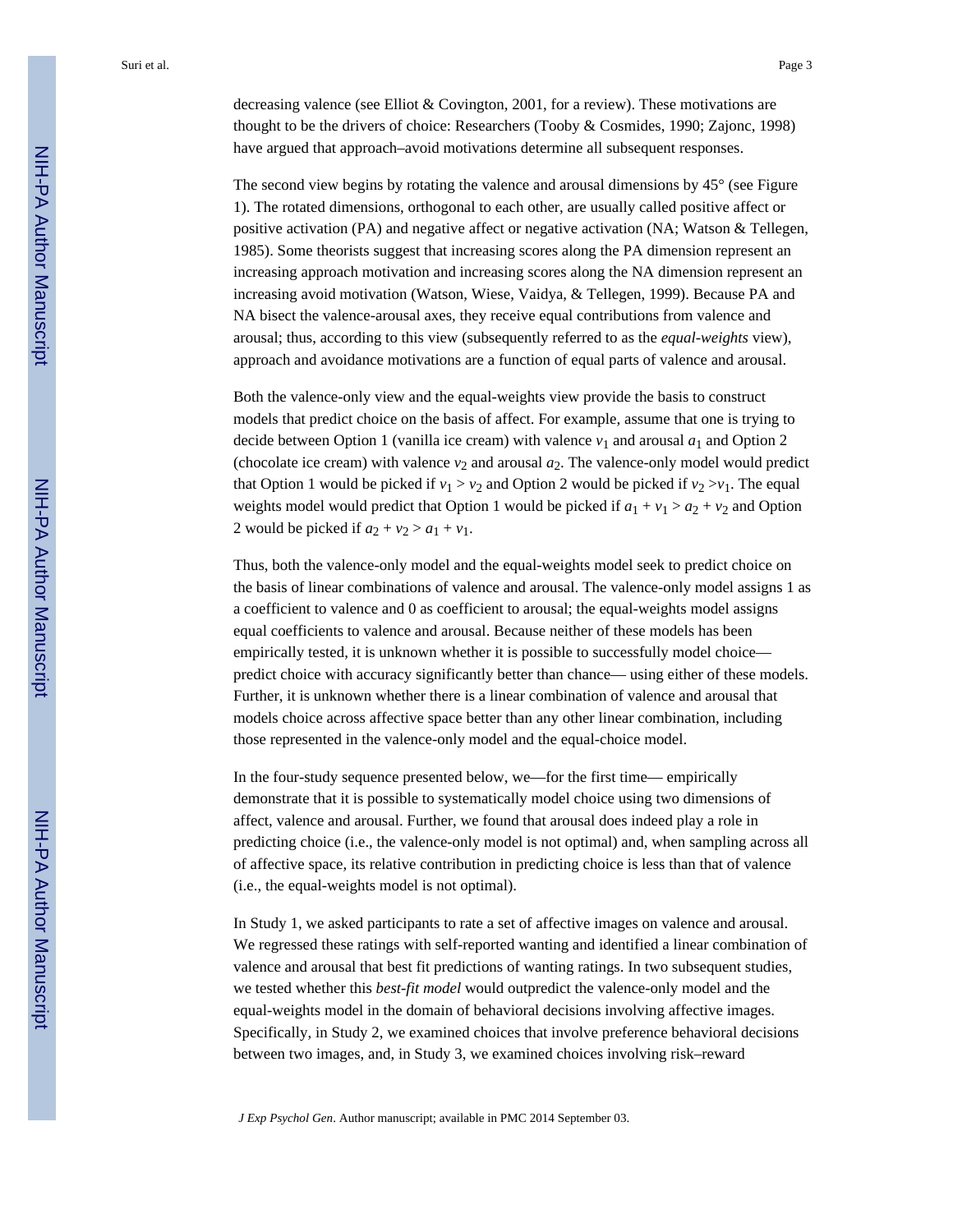behavioral decisions in which the reward of seeing a positive image had to be compared with the risk of having to view a negative image. In Study 4, we tested whether the best-fit model derived in Study 1 and used in Studies 2 and 3 (using images) could predict decisions in a more realistic and ecologically valid domain: picking which articles to read on the basis of newspaper style headlines.

# **Study 1: Deriving a Model to Predict Wanting From Affect**

Our goal in Study 1 was to determine what combination of arousal and valence ratings best predicted self-reported wanting (approach) ratings for a set of images that spanned affective 2-space.

#### **Method**

Forty-six students (21 women) viewed 50 pictures drawn principally from the International Affective Picture System (IAPS), a picture set developed to provide a set of normative emotional stimuli across a wide range of affective categories (Lang, Bradley, & Cuthbert, 2008). The valence/arousal mean and variance of the 50 chosen pictures was nearly identical to that for the entire IAPS set.<sup>1</sup>

Participants were first shown each of the 50 pictures for 500 ms. The brief glimpse was intended to ensure that participants did not fully process the picture and could therefore feel that it would be rewarding (or punishing) to see the picture for a longer time. They were asked to rate (on a scale of 1 to 7) how much they wanted to see the picture again for a longer duration (*wanting ratings*). A rating of 1 indicated strong not wanting and 7 indicated strong wanting. After completing the wanting ratings, participants were asked to rate the same 50 pictures on valence and arousal (on a scale of 1 to 7). They were specifically instructed to rate the valence and arousal they themselves felt rather than the valence and arousal felt by people depicted in the images.

#### **Results and Discussion**

The valence, arousal, and wanting ratings were converted to *z* scores using per-subject mean and standard deviation scores. Figure 2 shows wanting  $z$  scores ( $ZW$ ) for each 0.5  $\,$  0.5 cell (*z* units) in affective 2-space where the *x*-axis is the valence *z* score (*ZV*) and the *y*-axis is the arousal *z* score (*ZA*).

It is possible to approximate the approach  $(ZW \t 0)$  and avoid  $(ZW < 0)$  regions with the diagonal line shown in Figure 2. The fact that this line is angled (and not vertical) suggests that arousal does play a role in predicting wanting. Notably, there are stimuli eliciting (modest) negative valence and very high arousal—such as a jet fighter firing a missile—that are in the approach region. Some erotic images also fall in this category. Correspondingly, there are images eliciting (modest) positive valence and very low arousal—such as a dull abstract shape—that are in the avoid region.

<sup>&</sup>lt;sup>1</sup>Exact IAPS picture numbers are available on request.

*J Exp Psychol Gen*. Author manuscript; available in PMC 2014 September 03.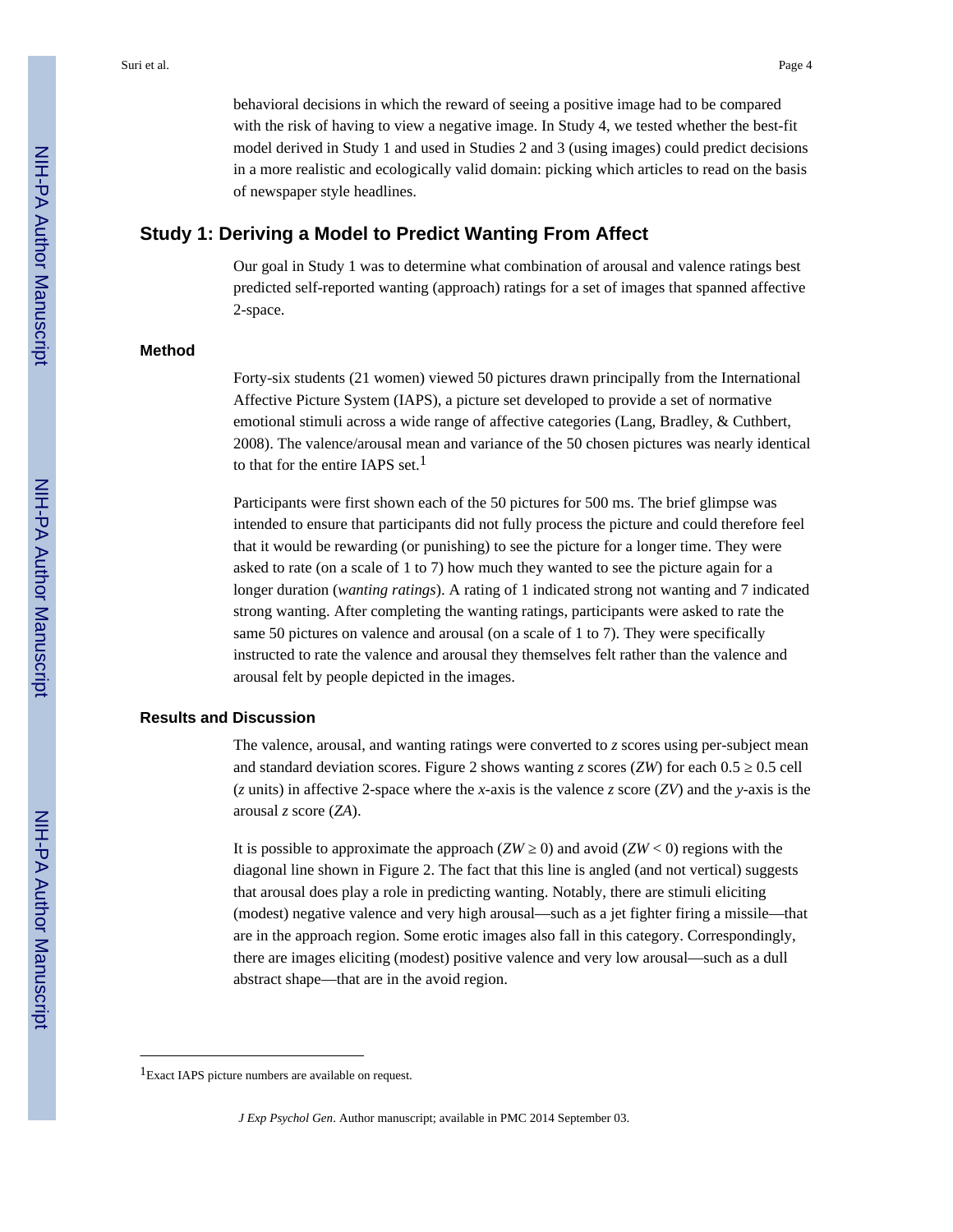Two further trends are apparent in the wanting *z* scores. First, they generally appear to increase with valence. Wanting *z* scores for images with high negative valence scores are generally negative, and wanting *z* scores for images with highly positive *z* scores are generally positive. Valence therefore appears to be a predictor of wanting. Second, in the region defined by  $ZV$  –0.5, wanting scores generally increase with increasing arousal. In the *ZV* < −0.5 region, wanting scores generally decrease with increasing arousal. Arousal therefore also appears to be a predictor of wanting, but its effect appears to flip across the vertical line defined by  $ZV = -0.5$ . We therefore separately fitted valence and arousal to wanting for  $ZV < -0.5$  and  $ZV$   $-0.5$ .

We used multiple regression analysis to determine the respective contributions of valence (*ZV*) and arousal (*ZA*) in predicting wanting (*ZW*).<sup>2</sup> In the region *ZV*  $-0.5$ , the two predictors explained 44% of the variance  $(R^2 = .44)$ ,  $F(2, 1598) = 449.2$ ,  $p < .001$ . Both valence and arousal predicted wanting; the regression coefficient of valence was 0.53 (95% CI  $[0.51, 0.56]$ ,  $p < .001$ ) and the regression coefficient of arousal was 0.25 (95% CI  $[0.21]$ , 0.27],  $p < .001$ ). In the region  $ZV < -0.5$ , the two predictors explained 52% of the variance  $(R^2 = .52)$ ,  $F(2, 698) = 291.7$ ,  $p < .001$ . Both valence and arousal predicted wanting; the regression coefficient of valence was  $0.67$  (95% CI [ $0.62$ ,  $0.73$ ],  $p < .001$ ) and the regression coefficient of arousal was 0.14 (95% CI  $[0.08, 0.20]$ ,  $p < .001$ ). The contribution of valence was greater than the contribution of arousal in predicting wanting in both regions (*p* < .001).

We designate this model consisting of the derived linear coefficients of valence and arousal as the best-fit model. The coefficient for arousal in the best-fit model is significantly different from zero ( $p < .001$ ), which is evidence against the valence-only model; the coefficient of arousal is also significantly less that the coefficient for valence  $(p < .001)$ , which is evidence against the equal-weights model.

In sum, the above results demonstrate the following: (a) Both valence and arousal predict wanting and (b) valence influences wanting more than arousal influences wanting.

# **Study 2: Using the Best-Fit Model to Predict Preference Decisions**

In Study 2, we analyzed how participants decided between a pair of images. The goal of Study 2 was to (a) test whether the best-fit model identified in Study 1 could predict such choices above chance and (b) whether the best-fit model could outpredict the valence-only and equal-weights models.

#### **Method**

Twenty-two students (12 women) viewed a set of 160 images (145 IAPS images and 15 others) for 500 ms each and rated the affect created by each image on the dimensions of valence and arousal in a procedure identical to that described in Study 1. In a second task, the 160 pictures were then re-presented as 80 pairs. The same set of pairs was used for all

<sup>2</sup>We tested all regression models for fixed as well as random effects. There were no slope-related random effects. Intercept-related random effects were factored in to the fixed model by using subject-level *z* scores as dependent variables. We thus reported results from fixed regression models.

*J Exp Psychol Gen*. Author manuscript; available in PMC 2014 September 03.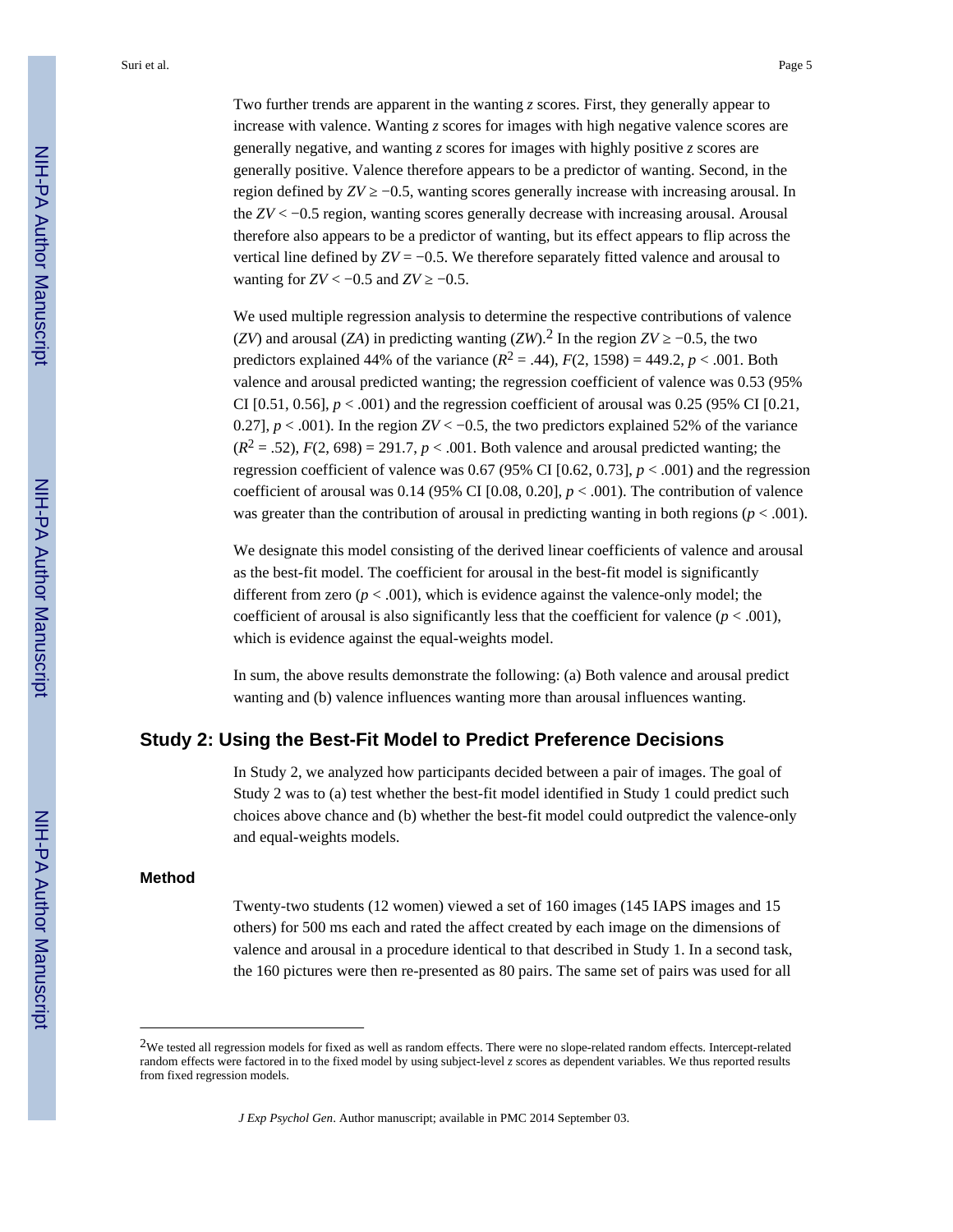participants. The pairs were chosen in a manner as to ensure a diverse sampling across affective space.

Within a pair, one picture was designated Picture 1 and the other was designated Picture 2. Picture 1 and Picture 2 were counterbalanced for valence and arousal (IAPS population ratings). Participants were shown Picture 1 for 500 ms, which was followed by Picture 2 for 500 ms. They were asked to choose which of the two pictures they wanted to see for a longer duration. The chosen picture was displayed for 4 s, a duration long enough to ensure that the preferred picture was viewed and processed; this attached real affective consequences to each choice.

#### **Results and Discussion**

We determined the preference predictions of each model as follows. The valence-only model would pick the higher valenced picture; the equal-weights model would pick the picture with higher PA, measured by valence + arousal, or—if both pictures were negatively valenced—with lower NA, measured by (−valence) + (−arousal) scores; the best-fit model would pick the picture with higher scores for the best-fit linear combination derived in Study 1:  $(0.53 \times \text{valence} + 0.24 \times \text{arousal})$  in the *ZV*  $-0.5$  region and the best-fit linear combination (0.67  $\times$  valence  $\times$  0.14  $\times$  arousal) in the *ZV* < −0.5 region.

The best-fit model predicted choice for 74.2% of trials (95% CI [72.16%, 76.24%]). The valence-only model predicted actual choice for 66.81% of trials (95% CI [64.61%, 69.01%]). The equal-weights model predicted choice for 70.17% of trials (95% CI [68.03%, 72.30%]). The differences between the best-fit and both competing models were highly significant (for McNemar's test, best-fit vs. valence-only  $\chi^2 = 41.06$ ,  $p < .0001$ , odds ratio = 1.96; best-fit vs. equal-weights  $\chi^2 = 12.96$ ,  $p < .0001$ , odds ratio = 1.82).

Study 2 yielded unambiguous results showing that (a) it is possible to predict behavioral choice concerning affect at levels above chance using all three models and (b) the best-fit model has the highest predictive accuracy for decisions involving preferences. In Study 3, we wanted to extend our findings to test decisions that required the participant to weigh expected rewards and risks.

## **Study 3: Using the Best-Fit Model to Predict Risk–Reward Decisions**

In Study 3, participants had the choice to risk seeing a negative picture for the reward of seeing a positive one or to play it safe and ensure that they saw neither picture. The goal of Study 3 was to test whether the best-fit model identified in Study 1 and tested in Study 2 could (a) model actual risk–reward choices and (b) out-predict the valence-only and equalweights models for actual risk–reward choices.

#### **Method**

Twenty students (10 women) viewed 100 images (85 IAPS images and 15 others) for 500 ms each and rated them on the dimensions of valence and arousal in a procedure identical to that used in Studies 1 and 2.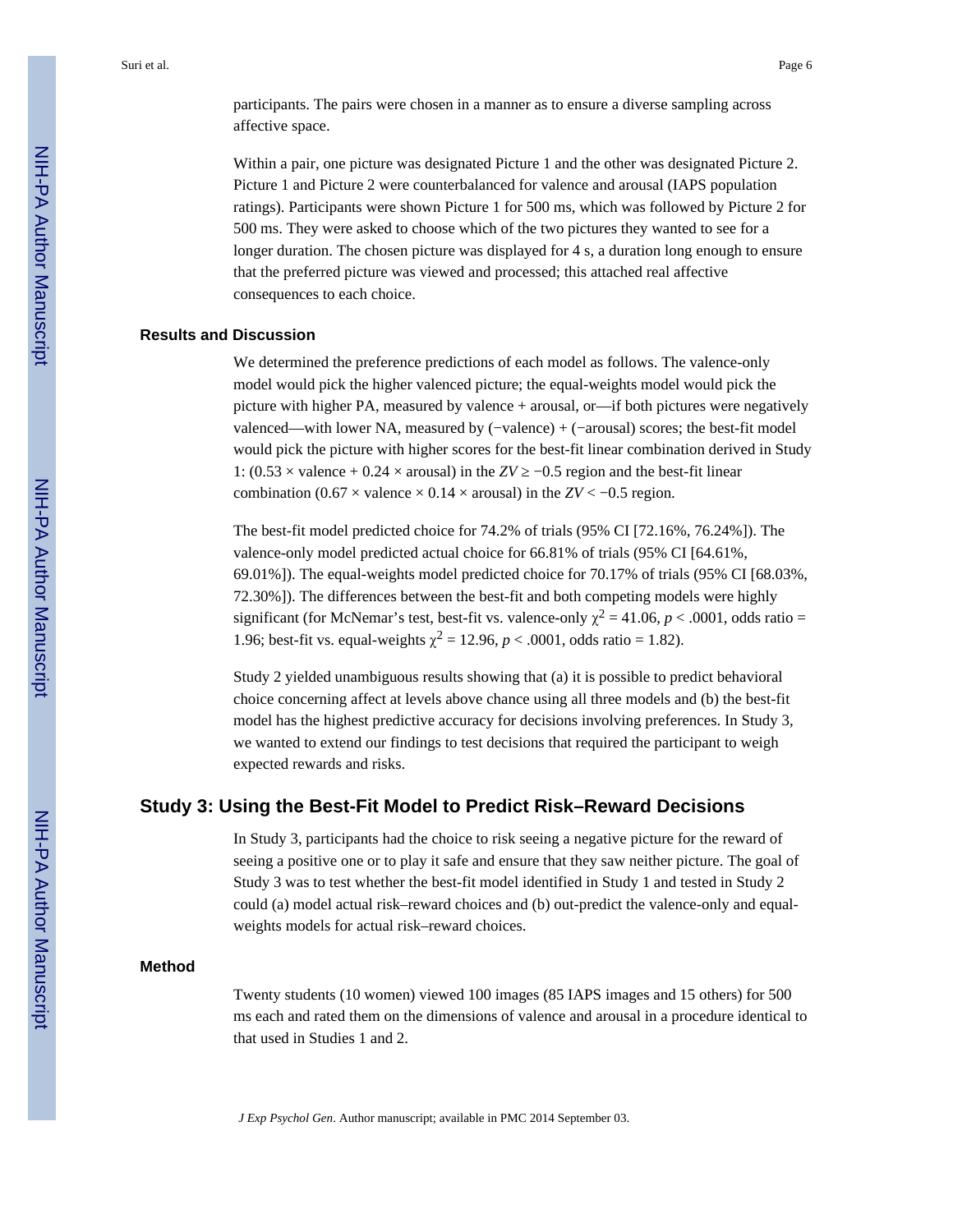The 100 pictures were re-presented as 50 pairs. The reward picture was positively valenced (IAPS population ratings) and the risk picture was negatively valenced. The reward and risk pictures were counterbalanced and shown for 500 ms each. Subjects were asked to make a choice to proceed or skip. If they elected to proceed, they were shown either picture—with 50% probability—for 4 s. If they elected to skip, they were shown a blank screen for 4 s (this ensured that subjects would not skip only to shorten the experiment).

#### **Results and Discussion**

The approach–avoidance literature defines the region for which valence  $> 0$  as the approach region. We use this definition for the valence-only model. For the equal-fit model, we defined the approach region as the region for which  $PA > 0$ . For the best-fit model, we defined the approach region as the region for which  $ZW > 0$  in Study 1 (approximately represented as the area to the right of the angled line in Figure 2).

We predicted that if the average *z* score valence and arousal of the risk and reward pictures lay in the approach region, the proceed option would be chosen. Otherwise, we predicted that the skip option would be chosen. Because the approach region of the best-fit model differs from those of the valence-only and the equal-weights models, the models differ in their proceed and skip predictions. These differential predictions were tested against actual subject choices.

The best-fit model predicted actual choice for 76.2% of the trials (95% CI [73.5%, 78.8%]); the valence-only model was predictive for 69.1% of trials (95% CI [66.2%, 71.9%]); the equal-weights model was predictive for 71.8% of trials (95% CI [69%, 74.6%]). The differences between the best-fit and both competing models were highly significant (for McNemar's test, best fit vs. valence only  $\chi^2 = 21.39$ ,  $p < .0001$ , odds ratio = 1.89; best fit vs. equal weights  $\chi^2 = 19.26$ ,  $p < .0001$ , odds ratio = 2.69).

We observed no sex-based differences in participant choices. Further studies are required to examine if there are additional (individual difference) drivers that apply to the risk–reward decision context but not to the simpler preference-based decision contexts examined in Study 2.

Study 3 showed that the best-fit model could predict risk–reward decisions. However, it remained unknown whether the best-fit model could be extended to decision domains other than those involving images.

## **Study 4: Testing the Ecological Validity of the Best-Fit Model**

In Study 4, we analyzed how participants decided between a pair of news article headlines. This is a choice context that could be used to test ecological validity of the best-fit model because users choose to click or avoid Internet articles millions of times every day on the basis of their headlines.

The goal of Study 4 was to (a) test whether the best-fit model identified in Study 1 could predict choices outside the image domain above chance and (b) whether the best-fit model could outpredict the valence-only and equal-weights models.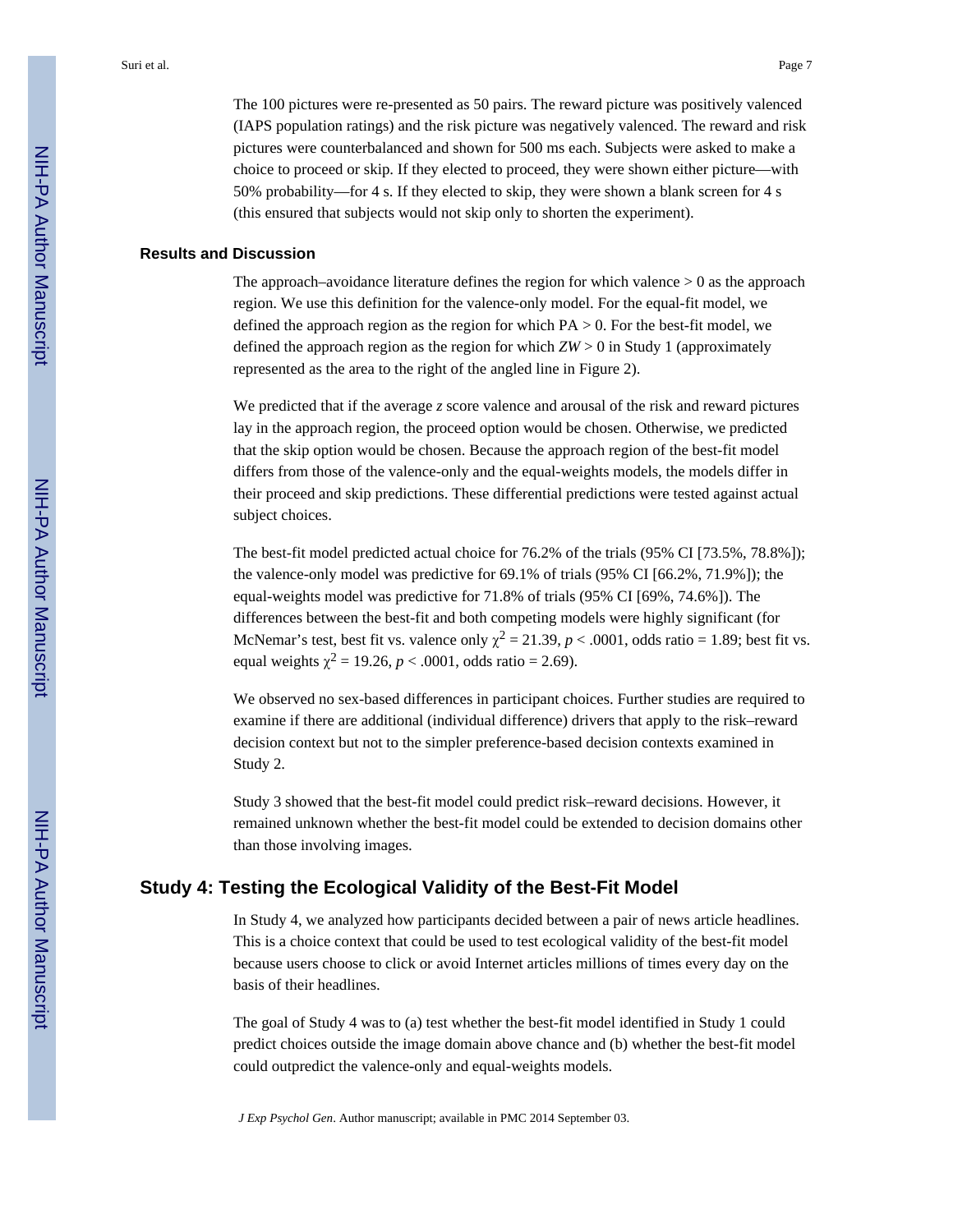#### **Method**

Thirty-six participants (16 women) viewed a set of 50 headlines that were written in the style of newspaper (or news website) headlines. The headlines were written to differ in the valence and arousal they elicited. Pilot ratings indicated that as anticipated, valence and arousal ratings elicited by these headlines spanned the full affective 2-space. Valence ranking ranged from 1 to 7 with a mean of 4.24 and arousal rankings ranged from 1 to 7 with a mean 4.16.

In the first task, participants were asked rate each headline on the dimensions of valence and arousal in a procedure identical to that described in Study 1. In a second task, the 50 headlines were then re-presented as 25 pairs. The same set of pairs was used for all participants. The pairs were chosen to ensure a diverse sampling across affective space. An example pair included (a) "The Quiet Pleasures of Redwood Groves" and (b) "Group Promotes Having Sex on High Mountain Peaks."

Participants were shown each headline pair in turn. They were asked to pick the headline of the article they were more interested in reading. They were told that later, they would be asked to read articles corresponding to some (but not all) of the choices they made. However, participants did not know which of their choices would later prove to be consequential. This ensured that each choice had to be treated as being important.

The participants made 25 choices. At the end of the 25 choices, they were asked to read articles corresponding to two of their choices.

#### **Results and Discussion**

We determined the preference predictions of each model using a procedure identical to the one used in Study 2. The best-fit model (the one identified in Study 1 and confirmed in Studies 2 and 3 using IAPS) predicted choice for 73% of headline pairs (95% CI [70.0%, 75.8%]). The valence-only model predicted actual choice for 52% of trials (95% CI [48.7%, 55.2%]), which is indistinguishable from chance. The equal-weights model predicted choice for 64% of trials (95% CI [60.8%, 67.1%]). The differences between the best-fit and both competing models were highly significant (for McNemar's test, best-fit vs. valence-only  $\chi^2$  $= 109.42, p < .0001$ , odds ratio = 3.82; best-fit vs. equal-weights  $\chi^2 = 25.29, p < .0001$ , odds ratio  $= 1.94$ ).

Study 4 yielded unambiguous results showing that (a) it is possible to predict choice in a domain other than images at levels above chance using the best-fit and equal-weights models and (b) the best-fit model derived in Study 1 using images has the highest predictive accuracy for decisions involving picking articles on the basis of headlines preferences, an everyday choice context for many individuals.

# **General Discussion**

In this article, we identified a linear combination of valence and arousal ratings that best matched self-reported wanting ratings for stimuli that spanned affective 2-space. This best-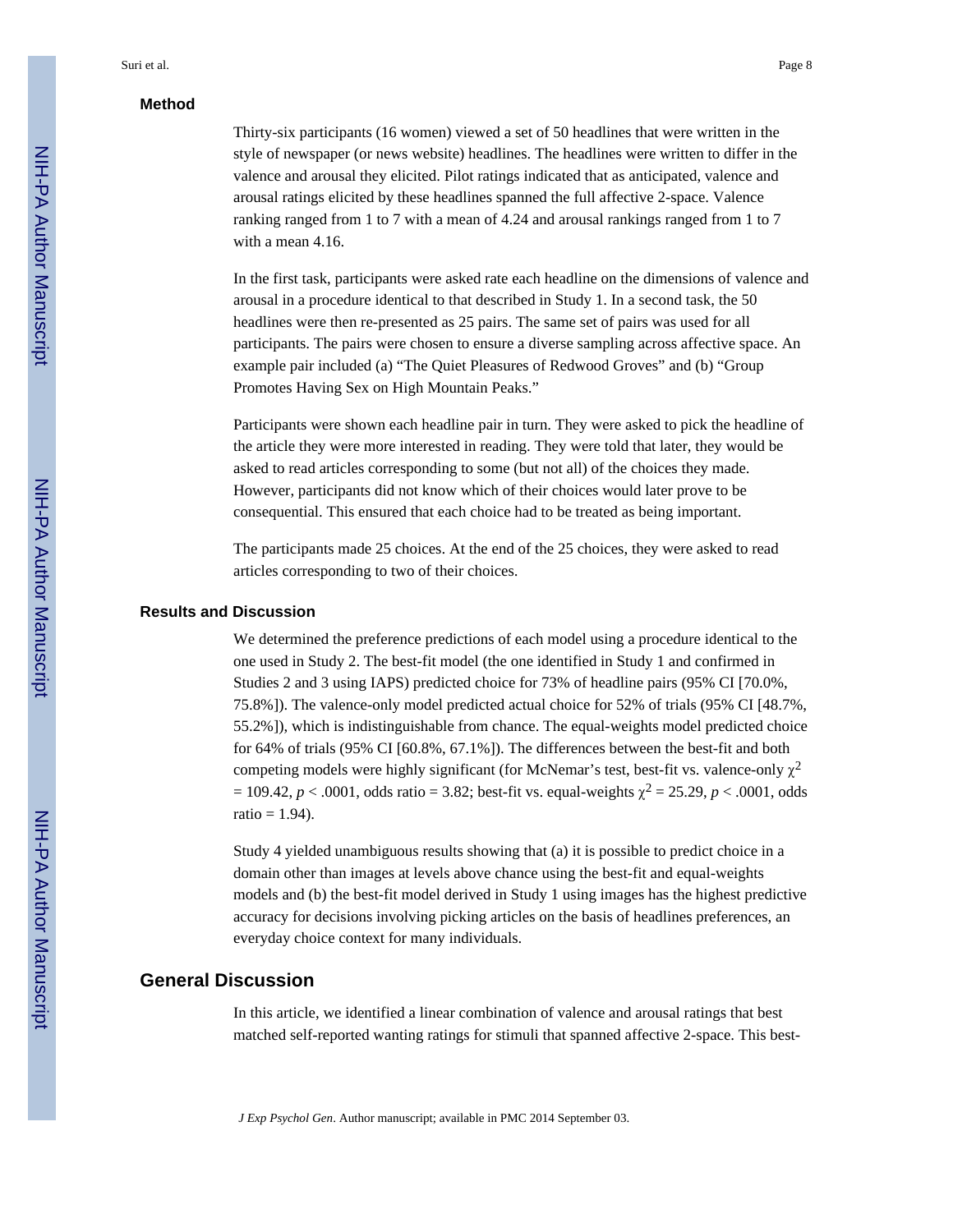fit model better predicted relative preference and risk–reward choices compared with predictions based on the canonical valence-only and equal-weights models.

The two main contributions of the current article are that (a) we have demonstrated a way to model approach–avoidance behavior—and hence choice—from affect, and (b) we have shown that although both valence and arousal predict choice across affective 2-space, valence has a relatively greater impact than arousal. This contradicts the two prior canonical views that assumed that only valence matters in predicting choice and valence and arousal matter equally.

It has long been clear that valence plays a role in choice (Schneirla, 1959). Research on the role of arousal in choice is more recent and, unsurprisingly, less settled. Arousal has been shown to play a role in social transmission (Berger, 2011), which could potentially be related to personal choice. Ariely and Loewenstein (2006) have demonstrated that arousal broadens the category of things that are attractive. Such a broadening could impact approach–avoidance behaviors. A related explanation is that arousal is associated with the salience of a stimulus. Salient events require immediate behavioral responses and therefore impact motivation (Cooper & Knutson, 2008).

The best-fit model offers new insights regarding the mechanisms underlying affective choice. We believe that these insights have broad implications across many other fields in psychology. For example, neuroeconomists have suggested that various neural systems are involved in decision making, but little is known about how options with different values are compared with each other (Rangel, Camerer, & Montague, 2008). The best-fit model provides a testable common currency.

Another broad implication of the best-fit model is for understanding individual differences in decision making and personality. Individuals may be more or less arousal focused or valence focused (cf. Feldman, 1995). These differences may be associated with differences in labeling of affective experience, specific personality traits, and particular decision-making tendencies.

The best-fit model might be further developed in three ways. First, in future studies, researchers could analyze rotation angles associated with discrete emotions. It is conceivable that discrete emotions have unique rotation angles and hence a predictable approach– avoidance signature. Further, discrete emotions may incrementally predict approach–avoid tendencies after valence and arousal have been partialed out. Such evidence could bolster the claim for the utility of a discrete emotions perspective. Second, the above studies featured North American participants. It remains unknown whether differing ideal affects (Tsai, 2007) for participants from different cultures impact the best-fit model. Third, the best-fit model as derived in Study 1 relies on reportable affect. It is likely that using alternative physiological and neural measures could improve the best-fit model or identify alternative ways to predict choice from affect.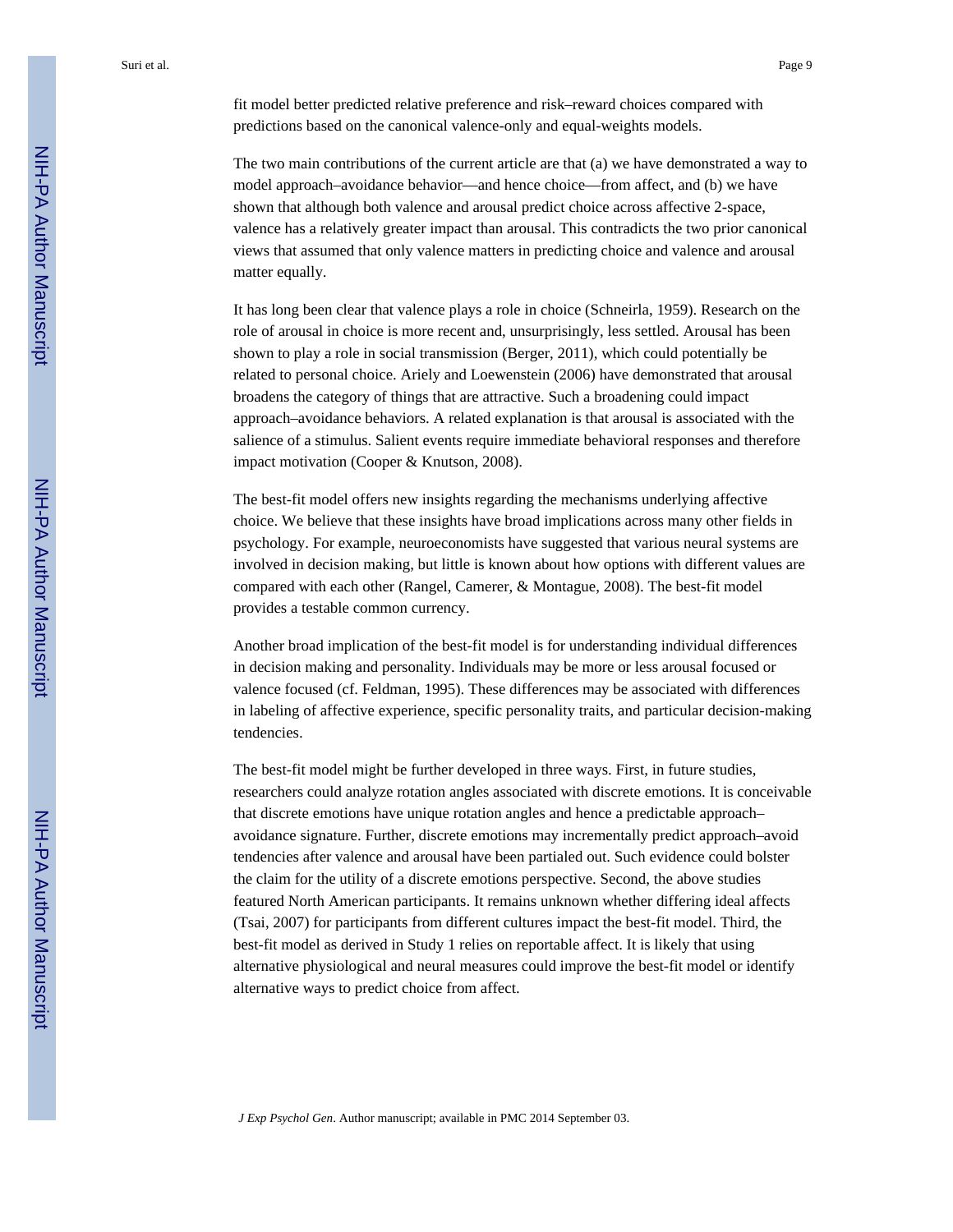# **References**

- Ariely D, Loewenstein G. The heat of the moment: The effect of sexual arousal on sexual decision making. Journal of Behavioral Decision Making. 2006; 19:87–98.10.1002/bdm.501
- Barrett LF, Russell JA. The structure of current affect: Controversies and emerging consensus. Current Directions in Psychological Science. 1999; 8:10–14.10.1111/1467-8721.00003
- Bechara A. The role of emotion in decision-making: Evidence from neurological patients with orbitofrontal damage. Brain and Cognition. 2004; 55:30– 40.10.1016/j.bandc.2003.04.001 [PubMed: 15134841]
- Berger J. Arousal increases social transmission of information. Psychological Science. 2011; 22:891– 893.10.1177/0956797611413294 [PubMed: 21690315]
- Bower GH. Mood and memory. American Psychologist. 1981; 36:129–148.10.1037/0003-066X. 36.2.129 [PubMed: 7224324]
- Bower, GH. Mood congruity of social judgments. In: Forgas, J., editor. Emotion and social judgments. Oxford, United Kingdom: Pergamon; 1991. p. 31-54.
- Cooper JC, Knutson B. Valence and salience contribute to nucleus accumbens activation. Neuro Image. 2008; 39:538–547.10.1016/j.neuroimage.2007.08.009 [PubMed: 17904386]
- Elliot A, Covington M. Approach and avoidance motivation. Educational Psychology Review. 2001; 13:73–92.10.1023/A:1009009018235
- Elster J. Emotions and economic theory. Journal of Economic Literature. 1998; 36:47–74.
- Feldman LA. Valence focus and arousal focus: Individual differences in the structure of affective experience. Journal of Personality and Social Psychology. 1995; 69:153– 166.10.1037/0022-3514.69.1.153
- Friedman M, Savage LJ. The expected utility hypothesis and the measurability of utility. Journal of Political Economy. 1952; 60:463– 474.10.1086/257308
- Isen AM, Shalker TE, Clark M, Karp L. Affect, accessibility of material in memory, and behavior: A cognitive loop? Journal of Personality and Social Psychology. 1978; 36:1– 12.10.1037/0022-3514.36.1.1 [PubMed: 621625]
- Lang PJ. The emotion probe: Studies of motivation and attention. American Psychologist. 1995; 50:372–385.10.1037/0003-066X.50.5.372 [PubMed: 7762889]
- Lang, PJ.; Bradley, BN.; Cuthbert, BN. Technical Report A-8. Gainesville: University of Florida; 2008. International affective picture system (IAPS): Affective ratings of pictures and instruction manual.
- Larsen, RJ.; Diener, E. Promises and problems with the circumplex model of emotion. In: Clark, MS., editor. Review of personality and social psychology: Emotion. Vol. 13. Newbury Park, CA: Sage; 1992. p. 25-59.
- Loewenstein, GF.; Lerner, JS. The role of affect in decision making. In: Davidson, RJ.; Scherer, KR.; Goldsmith, HH., editors. Handbook of affective sciences. Oxford, United Kingdom: Oxford University Press; 2003. p. 619-642.
- Mellers BA. Choice and the relative pleasure of consequences. Psychological Bulletin. 2000; 126:910– 924.10.1037/0033-2909.126.6.910 [PubMed: 11107882]
- Osgood, CE.; Suci, GJ.; Tannenbaum, PH. The measurement of meaning. Urbana: University of Illinois; 1957.
- Peters E, Västfjäll D, Gärling T, Slovic P. Affect and decision making: A "hot" topic. Journal of Behavioral Decision Making. 2006; 19:79– 85.10.1002/bdm.528
- Pfister HR, Böhm G. The multiplicity of emotions: A framework of emotional functions in decision making. Judgment and Decision Making. 2008; 3:5–17.
- Posner J, Russell JA, Gerber A, Gorman D, Colibazzi T, Yu S, Peterson BS. The neurophysiological bases of emotion: An fMRI study of the affective circumplex using emotion-denoting words. Human Brain Mapping. 2009; 30:883– 895.10.1002/hbm.20553 [PubMed: 18344175]
- Rangel A, Camerer C, Montague PR. A framework for studying the neurobiology of value-based decision making. Nature Reviews Neuroscience. 2008; 9:545–556.10.1038/nrn2357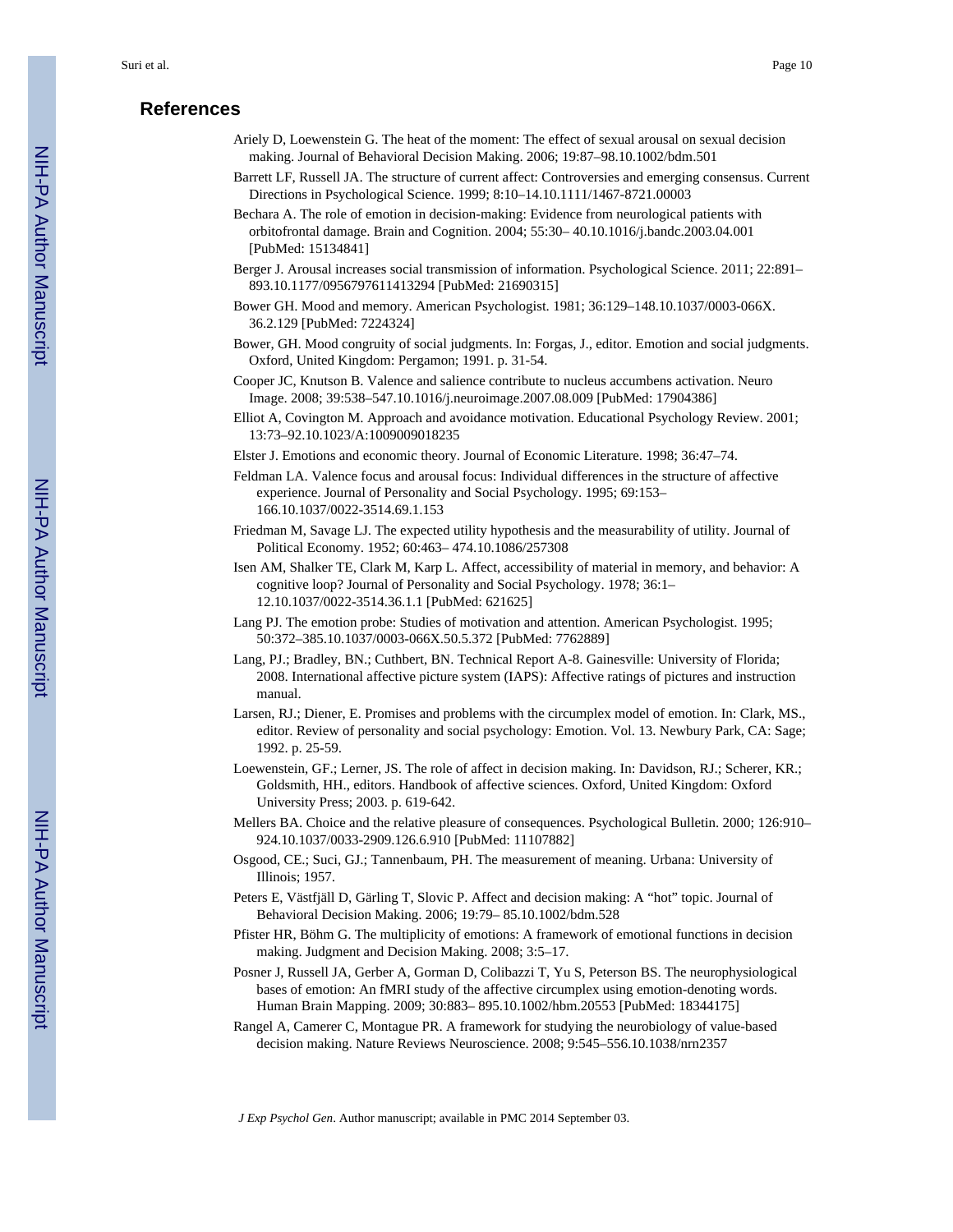- Russell J. A circumplex model of affect. Journal of Personality and Social Psychology. 1980; 39:1161–1178.10.1037/h0077714
- Russell JA, Bullock M. Multidimensional scaling of emotional facial expressions: Similarity from preschoolers to adults. Journal of Personality and Social Psychology. 1985; 48:1290– 1298.10.1037/0022-3514.48.5.1290
- Schneirla, TC. An evolutionary and developmental theory of biphasic processes underlying approach and withdrawal. In: Jones, M., editor. Nebraska Symposium on Motivation. Lincoln: University of Nebraska Press; 1959. p. 1-42.
- Tooby J, Cosmides L. The past explains the present: Emotional adaptions and the structure of ancestral environments. Ethology and Sociobiology. 1990; 11:375– 424.10.1016/0162-3095(90)90017-Z
- Tsai JL. Ideal affect: Cultural causes and behavioral consequences. Perspectives on Psychological Science. 2007; 2:242–259.10.1111/j.1745-6916.2007.00043.x
- Tversky A, Kahneman D. Judgment under uncertainty: Heuristics and biases. Science. 1974 Sep 27.185:1124–1131.10.1126/science.185.4157.1124 [PubMed: 17835457]
- Watson D, Tellegen A. Toward a consensual structure of mood. Psychological Bulletin. 1985; 98:219– 235.10.1037/0033-2909.98.2.219 [PubMed: 3901060]
- Watson D, Wiese D, Vaidya J, Tellegen A. The two general activation systems of affect: Structural findings, evolutionary considerations, and psychobiological evidence. Journal of Personality and Social Psychology. 1999; 76:820– 838.10.1037/0022-3514.76.5.820
- Wundt, W. An introduction to psychology. New York, NY: Macmillan; 1912.
- Zajonc, R. Emotion. In: Gilbert, D.; Fiske, S.; Lindzey, G., editors. The handbook of social psychology. 4. New York, NY: McGraw-Hill; 1998. p. 591-632.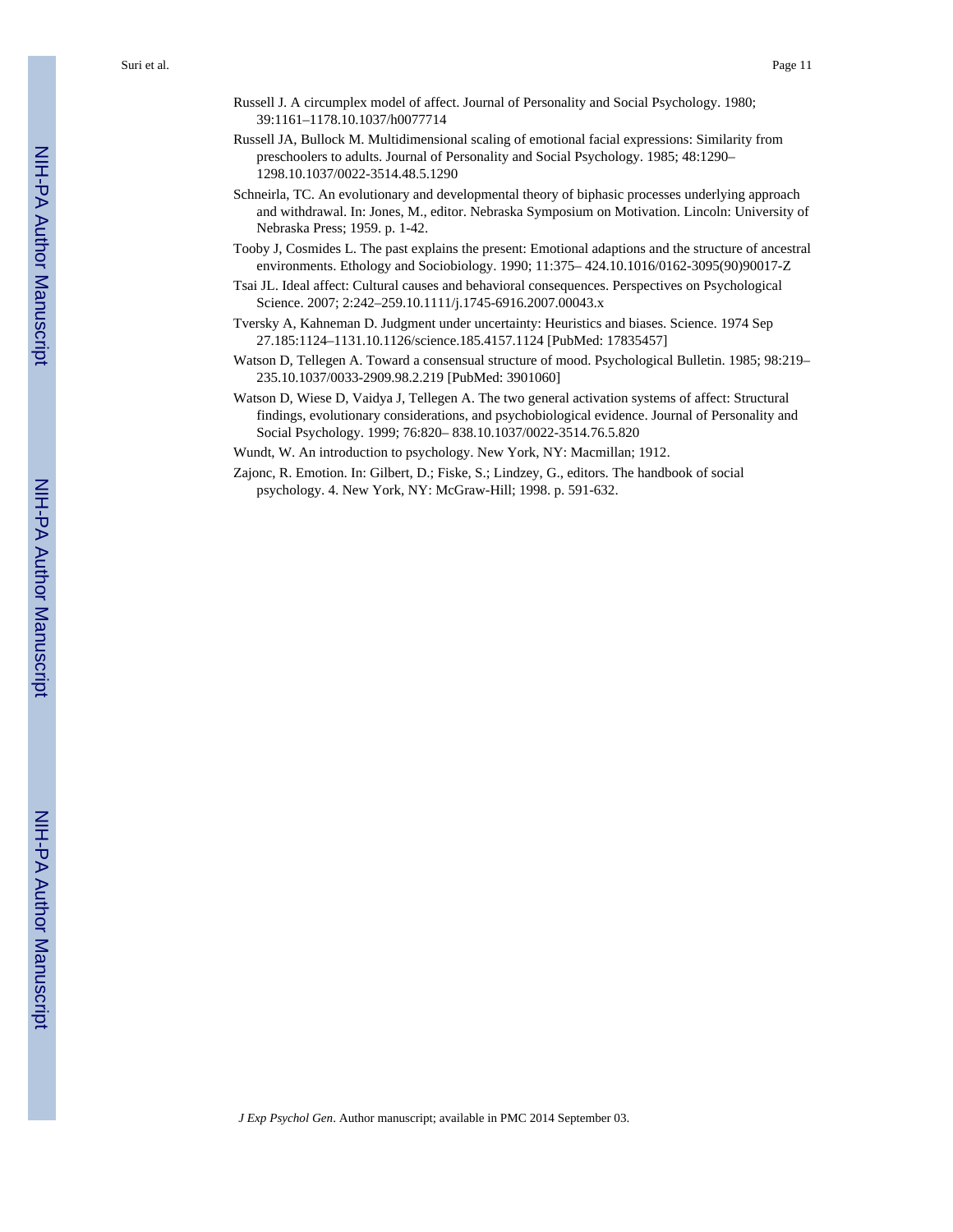

# **Figure 1.**

A plot of affective space along commonly used affective dimensions. Valence and arousal are plotted along the *x*- and *y*-axes, respectively. Positive affect/activation (PA) and its orthogonal dimension, negative affect/activation (NA), are alternative dimensions at a 45° rotation.